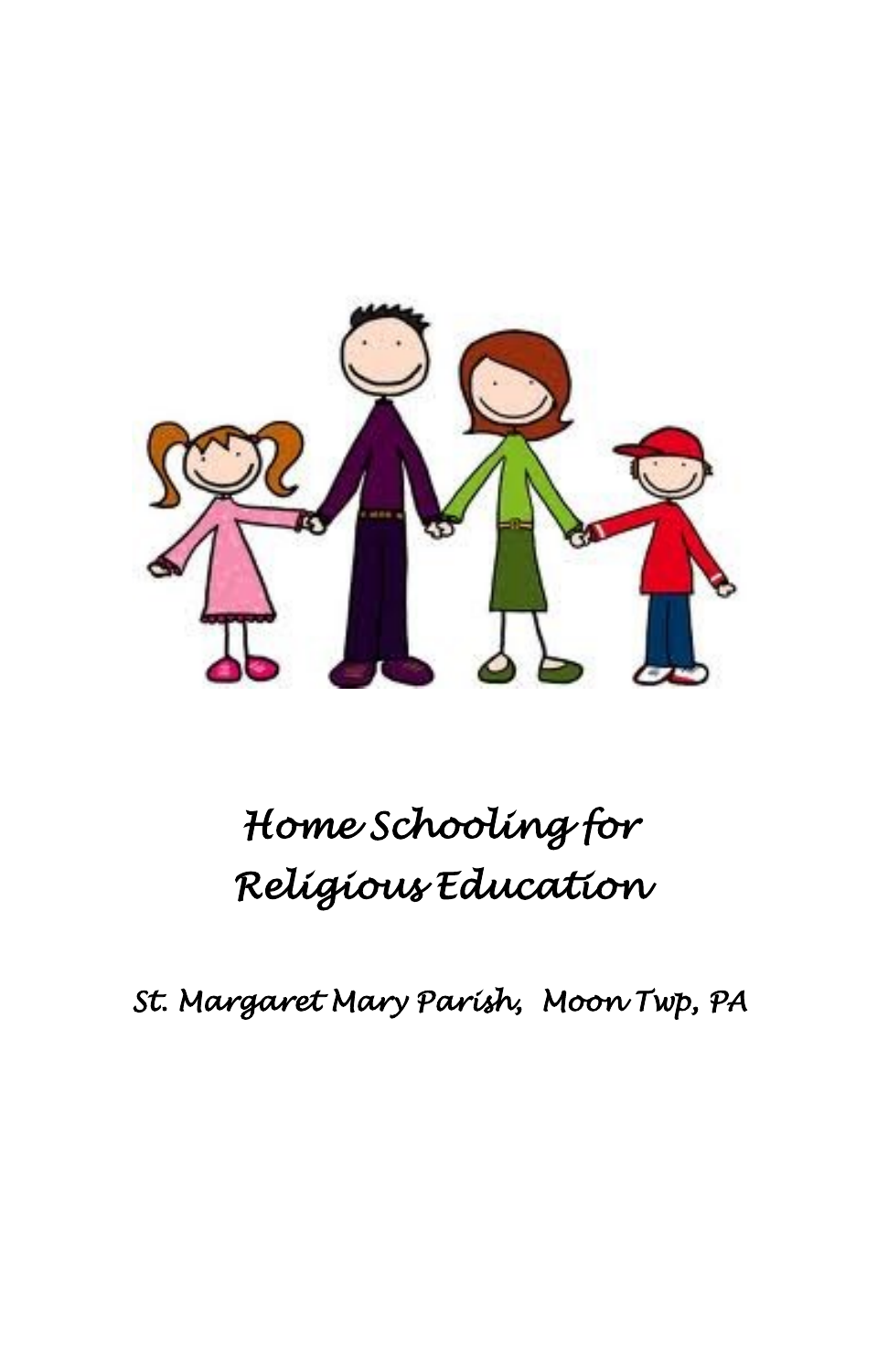## *"The role of parents in education is of such importance that it is almost impossible to provide an adequate substitute."*

*—Catechism of the Catholic Church*

*The Catholic Church holds parents in high regard as educators of children to such an extent that their role is seen as almost irreplaceable. Parents are the "primary and principal educators" of children, especially for Christian formation. St. Margaret Mary parish supports this role by assisting parents who choose to homeschool their children for religious instruction. The following is an explanation of the policies we have adopted in assisting parents who homeschool.*

### *Resources*

Materials that are used in the classroom are available for the home schooling family. The curriculum guidelines and textbook evaluation prepared by the Diocese of Pittsburgh are to be followed in selection of materials. Call to Faith, published by Our Sunday Visitor, is the text we follow. To join the website that accompanies the text, please make your request at www.calltofaitheconnect.com/StMargaretMaryMoonTwonshipPA.

## *Curriculum Guidelines*

The curriculum guidelines of the Diocese of Pittsburgh for the grade level of your child are posted on the parish website. Parent pages are also posted. To simplify the objectives for each grade, a map has been included with your child's textbook. *Catholic Vision of Love,* the diocesan program in personal safety and chastity, is part of the curriculum for grades 1- 8. (Grades 1-4 focusing on personal safety and 5-8 on personal safety and chastity.) There are 5 age-appropriate lessons for each grade. We will be covering CVOL in the Spring. You will receive lesson plans for your child's level in January.

## *Participation in Parish Life*

Home schooling families are encouraged to participate in the life of the parish by attendance at liturgy, reconciliation services, family gatherings, parish ministry and adult study sessions offered by the parish. Your children are always welcome and encouraged to attend any special events for our CCD students.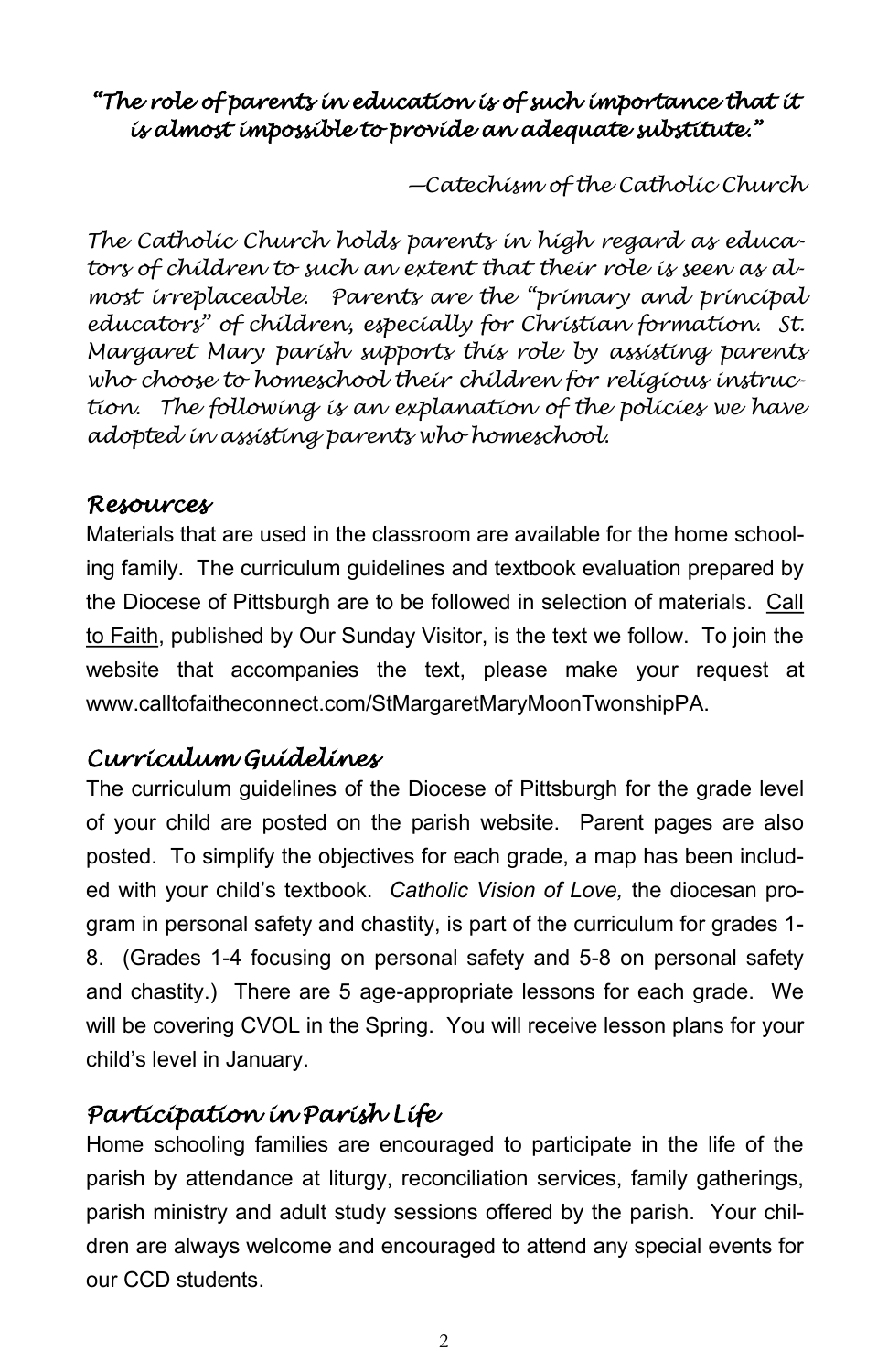# *Accountability and Evaluation*

Students will be evaluated four times/year at the parish in November, January, March and May. Children must cover 6 chapters for each test (or 2 units). The seventh grade will be evaluated at the end of each of their four booklets. If the score on the evaluation is not satisfactory the child may be asked to do more work on the particular unit or booklet

# *Catholic Prayers and the Commandments*

Basic Catholic prayers and the 10 Commandments should be learned by heart in the elementary years. All homeschool students will be tested as follows:

- Sign of the Cross, Our Father November Testing (all grades)
- Hail Mary and Angel of God January Testing (all grades)
- Commandments & Act of Contrition March Testing (First grade excluded. Third Act of Contrition only.)
- Apostle's Creed and Glory Be May Testing (4th grade and up)

# *Bible Stories and Saint Stories*

The elementary school years are a critical time for children to learn the basic stories of our faith. Please supplement your child's text book with regular reading from the Bible (children's Bibles are appropriate for younger grades) to make sure they know the basic stories of the Old and New Testaments. There are also many excellent DVDs which make teaching basic Bible stories simple and enjoyable. (Be aware, however, that some materials may at times conflict with Catholic teaching if they are from non-Catholic sources. Our Director of Religious Education can make suggestions to help you.)

Children also benefit greatly from learning about our saints throughout grade school. Again, there are many outstanding resources available in the form of books and DVDs for learning about the saints. Our DRE can make suggestions in this regard as well.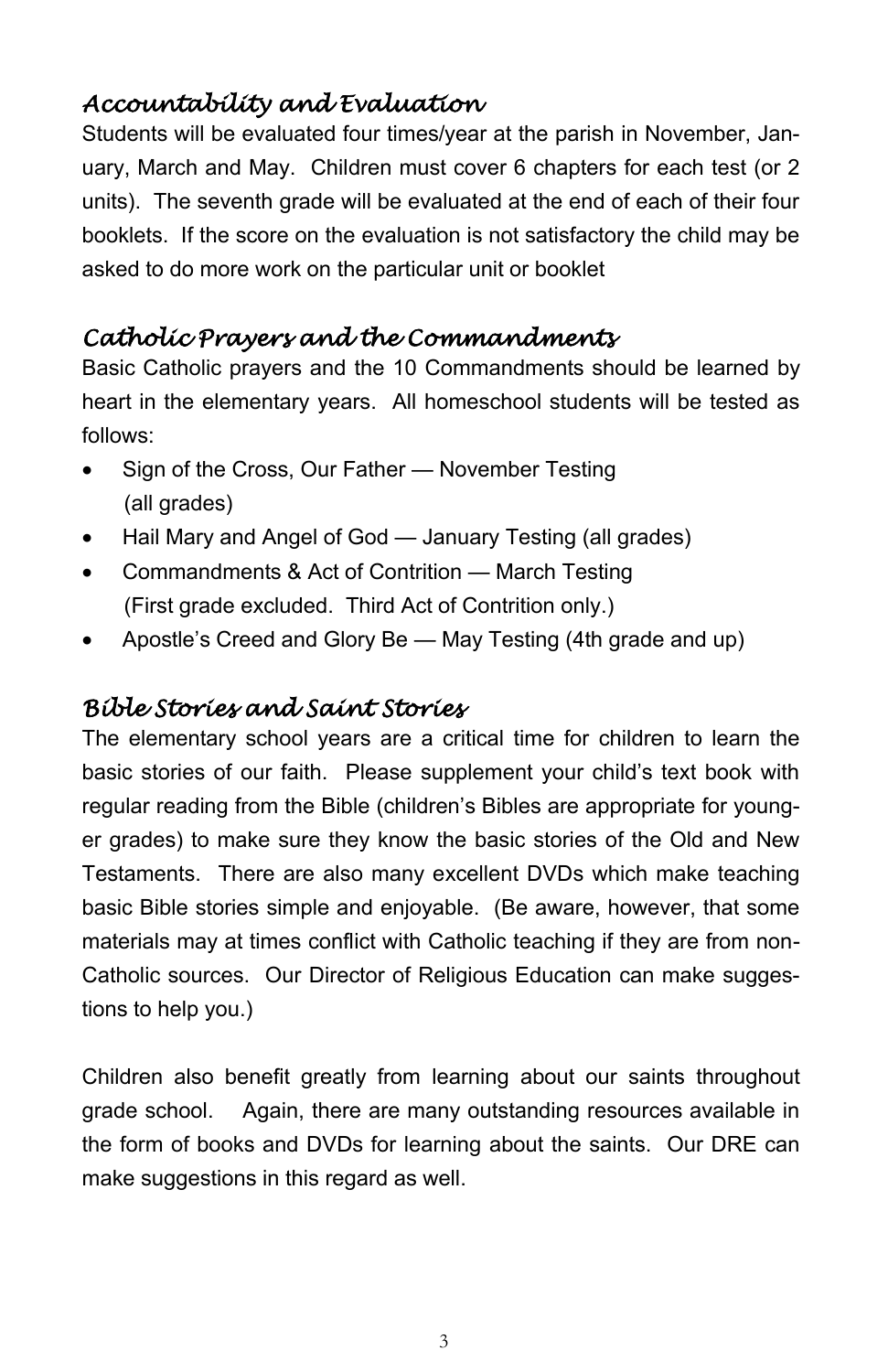#### **PRAYERS CHILDREN SHOULD KNOW**

#### **SIGN OF THE CROSS**

In the name of the Father, and of the Son, and of the Holy Spirit. Amen. (Use right hand to sign oneself.)

#### **OUR FATHER**

Our Father, who art in heaven, hallowed be thy name; Thy kingdom come; Thy will be done on earth as it is in heaven. Give us this day our daily bread; and forgive us our trespasses as we forgive those who trespass against us; and lead us not into temptation but deliver us from evil. Amen.

#### **HAIL MARY**

Hail Mary, full of grace! The Lord is with thee; blessed art thou among women, and blessed is the fruit of thy womb, Jesus. Holy Mary, Mother of God, pray for us sinners, now and at the hour of our death. Amen.

#### **GLORY BE**

Glory be to the Father, and to the Son, and to the Holy Spirit. As it was in the beginning, is now, and ever shall be, world without end. Amen.

#### **ANGEL OF GOD**

Angel of God, my guardian dear, to whom God's love commits me here. Ever this day be at my side to light and guard, to rule and guide. Amen.

#### **GRACE BEFORE MEALS (will not be tested on)**

Bless us, O Lord, and these your gifts which we are about to receive from your bounty through Christ our Lord. Amen.

#### **GRACE AFTER MEALS (will not be tested on)**

We give you thanks, O almighty God, for all your benefits, who lives and reigns now and forever. Amen.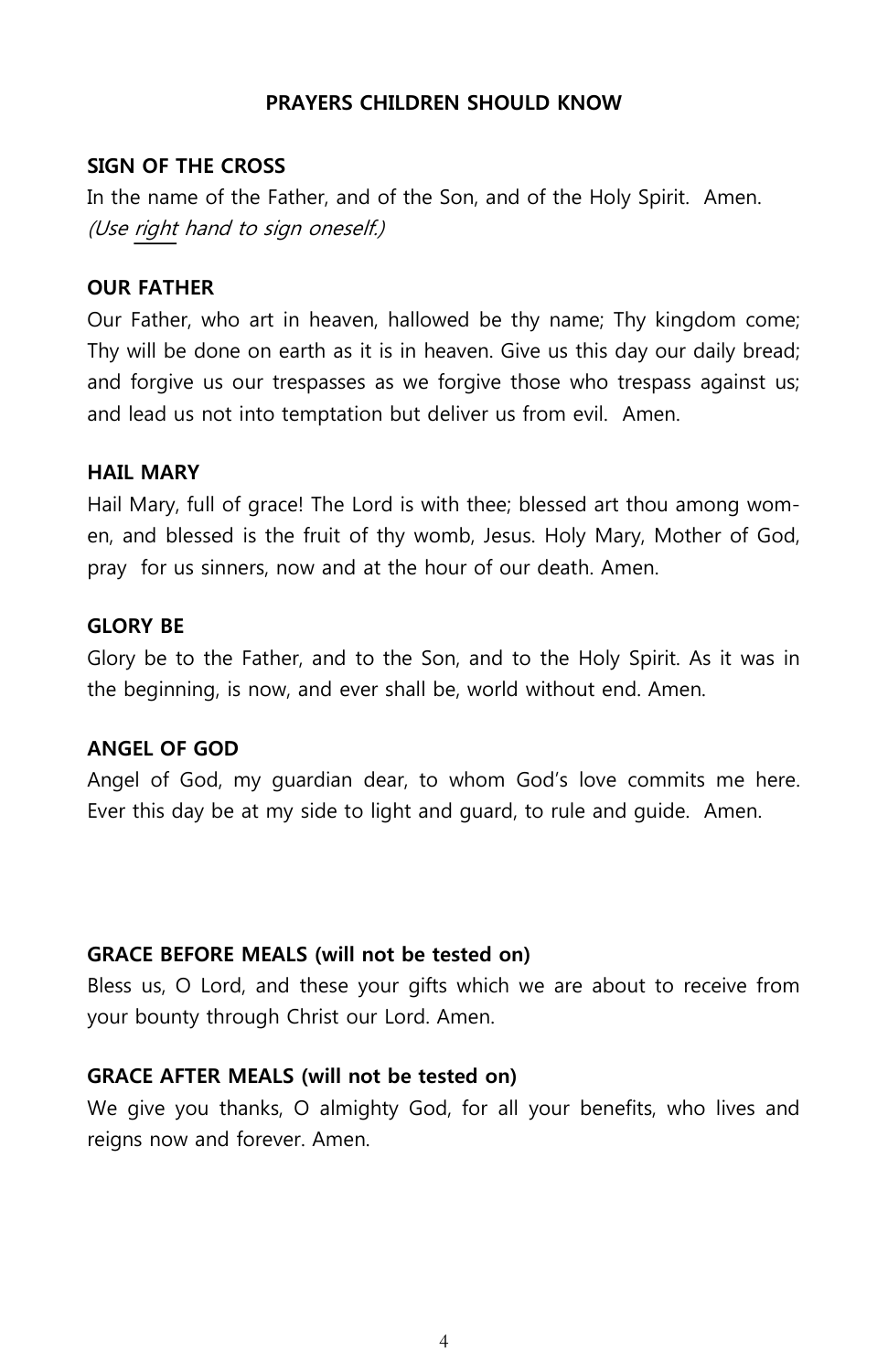#### **ACT OF CONTRITION**

My God, I am sorry for my sins with all my heart. In choosing to do wrong and failing to do good, I have sinned against you whom I should love above all things. I firmly intend, with your help, to do penance, to sin no more, and to avoid whatever leads me to sin. Our Savior Jesus Christ suffered and died for us. In his name, my God, have mercy.

 $-OR-$ 

O my God, I am heartily sorry for having offended You. And I detest all my sins because of your just punishment. But most of all, because I offended You, my God, who are all good and deserving of all my love. I firmly resolve with the help of Your grace, to sin no more, to do penance and to avoid the near occasion of sin. Amen.

#### **APOSTLES' CREED**

I believe in God, the Father almighty, Creator of heaven and earth; and in Jesus Christ, His only Son, our Lord, Who was conceived by the Holy Spirit, born of the Virgin Mary, suffered under Pontius Pilate, was crucified, died and was buried. He descended into hell; on the third day He arose again from the dead. He ascended into heaven, sits at the right hand of God, the Father Almighty. From there He shall come to judge the living and the dead. I believe in the Holy Spirit, the holy Catholic Church, the communion of saints, the forgiveness of sins, the resurrection of the body, and life everlasting. Amen.

#### **MEMORARE (will not be tested on)**

Remember o most gracious Virgin Mary, that never was it known, that anyone who fled to your protection, implored your help, or sought your intercession was left unaided. Inspired by this confidence, I fly unto you, o Virgin of all virgins, my Mother. To you do I come, before you I stand, sinful and sorrowful. O mother of the Word incarnate, despise not my petitions, but in your mercy hear and answer me. Amen.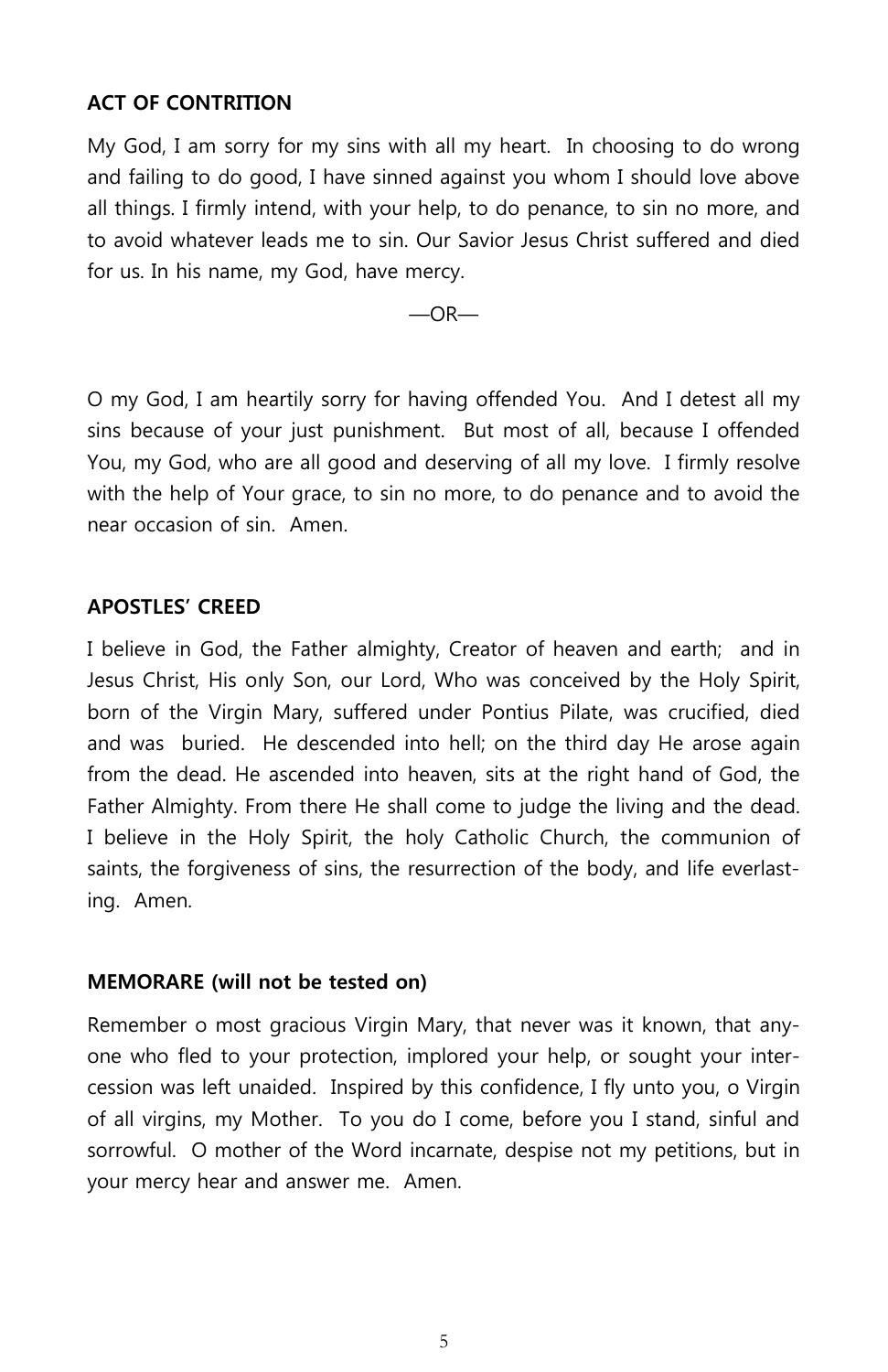#### **HOW TO GO TO CONFESSION**

The following will help review with your child how to go to Confession.

You may choose face to face or behind the screen.

PENITENT: **In the name of the Father, and of the Son, and of the Holy Spirit. Amen.**

**Bless me Father, for I have sinned. It has been \_\_\_\_\_\_ since my last confession.**

(Tell your sins to the priest and then say:)

**I am sorry for these and all the sins of my past life.** 

PRIEST: Talks to you and asks you to say a prayer or do something for someone.

#### PENITENT:

**My God, I am sorry for my sins with all my heart. In choosing to do wrong and failing to do good, I have sinned against you whom I should love above all things. I firmly intend, with your help, to do penance, to sin no more, and to avoid whatever leads me to sin. Our Savior Jesus Christ suffered and died for us. In his name, my God, have mercy.**

PRIEST: God the Father of mercies. . .I absolve you from your sins in the name of the Father, and of the Son, and of the Holy Spirit.

PENITENT: **Amen.** (Make the sign of the cross.)

PRIEST: The Lord has freed you from your sins. Go in peace.

PENITENT: **Thanks be to God.**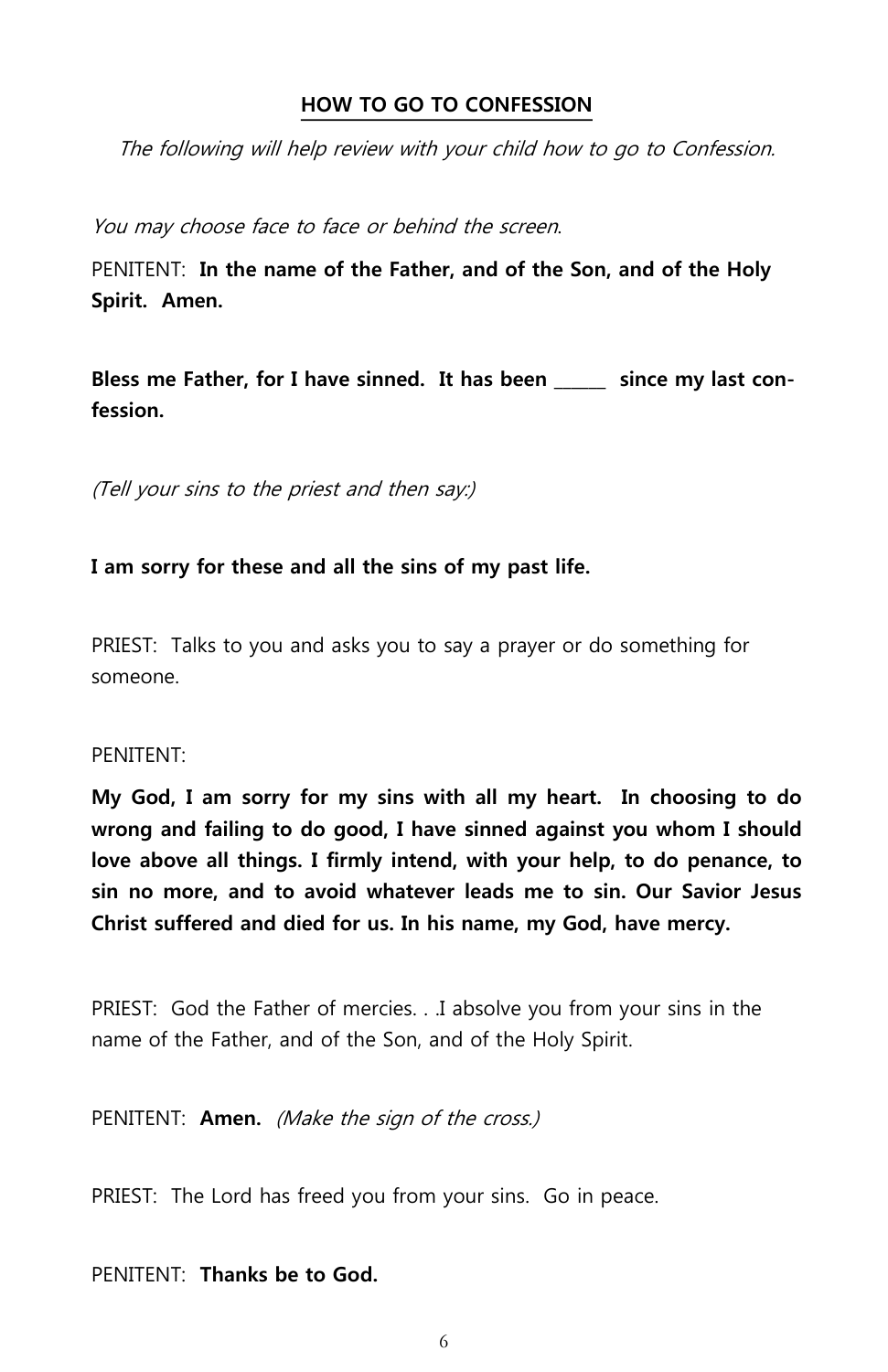#### **THE TEN COMMANDMENTS**

Please help your child learn the 10 Commandments by heart:

- **1. I am the Lord your God. You shall have no other gods beside Me.**
- **2. You shall not take the Name of the Lord your God in vain.**
- **3. Keep holy the Lord's Day.**
- **4. Honor your father and mother.**
- **5. You shall not kill.**
- **6. You shall not commit adultery.**
- **7. You shall not steal.**
- **8. You shall not lie.**
- **9. You shall not covet your neighbor's wife.**
- **10. You shall not covet your neighbors goods.**